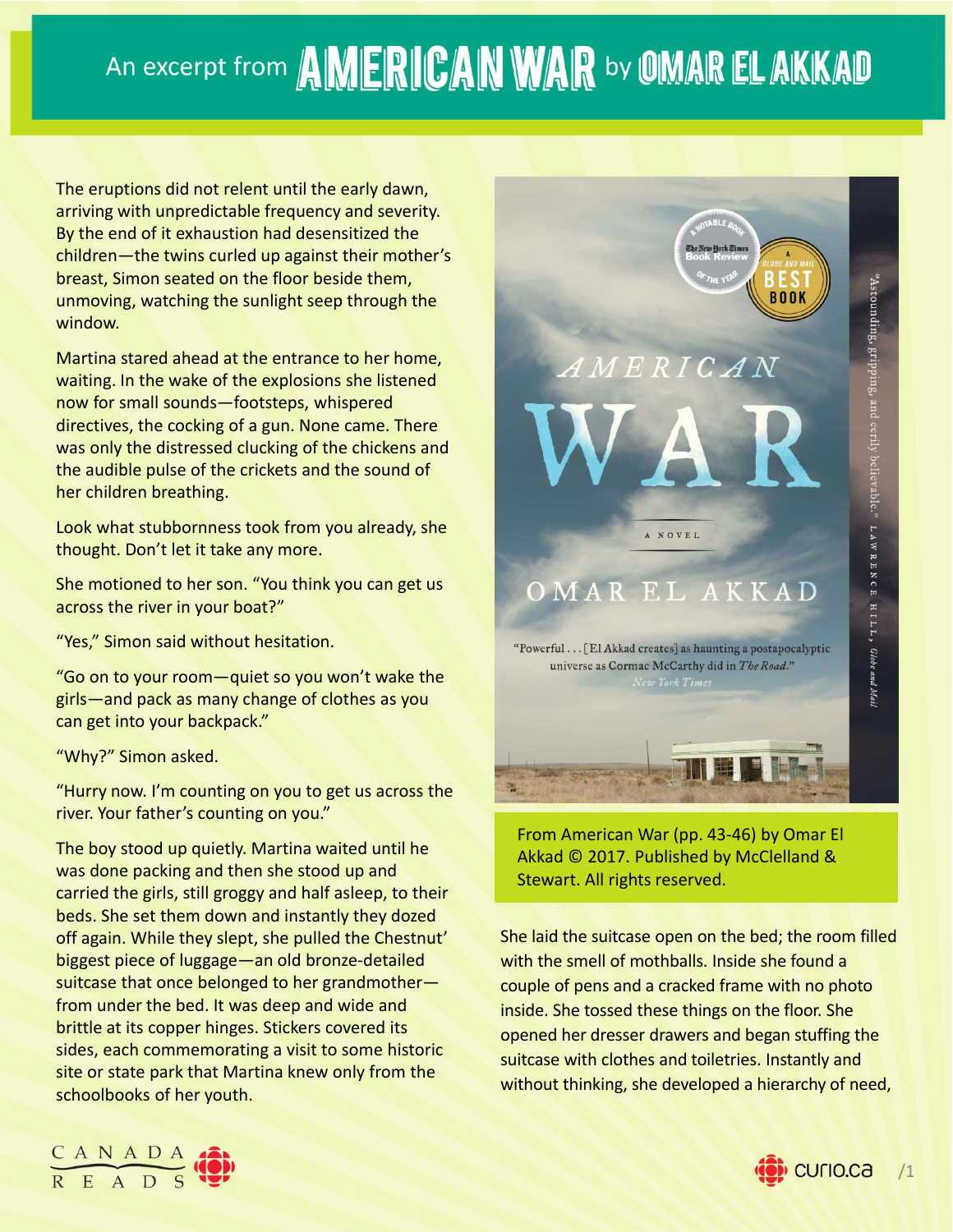starting closest to the skin and working outward tampons, underwear, dresses. She packed two towels and two rolls of toilet paper and a packet of wet-naps. When the suitcase was almost full she stopped and went to the kitchen. She took jars and containers of the least perishable foods—jams, peanut butter, all the remaining military rations. She took the large plastic soda containers and emptied their contents outside in the dirt, and then refilled them from the tap connected to the rainwater tank. She packed the suitcase until it threatened not to close. She sat on it to keep it shut but the old clasps would not hold, and so she took two of her husband's belts from the dresser and tied them to each other and looped them around the suitcase to keep it from bursting open. Then she found Sarat's and Dana's matching Minnie Mouse backpacks and filled them with the girls' clothes.

She went outside. Around the south‐facing side of the house, near the firewood stove, there was a wide-mouthed drainage pipe that ran from the roof of the home but was connected to nothing. The pipe was sealed shut at its top and bottom. She knelt to the ground and unsealed the bottom cover. A little bit of brown water trickled out of the pipe. She reached inside and felt for a coffee jar. She tugged on it until it came out. She opened the jar and counted its contents: five hundred dollars in American money; another three hundred in Louisiana Assistance Equivalents; three 16‐sheets of prewar stamps; two thousand dollars' worth of rebel currency issued by the New Zouaves in the very first days of the war and virtually worthless now as a trade currency, but which Benjamin suspected might one day be valuable as a historical curiosity; and a broken Rolex wristwatch that once belonged to Martina's great‐grandfather.

\*\*\*

When she had finished packing, Martina set the bags out in he front yard and went inside to wake the girls. They gazed at her, glass-eyed, still exhausted and incoherent.

"Girls, we're going to go on a little adventure," she said. "We're going to cross the river together, all right?"

At the mention of adventure, Sarat perked up. "Why are we crossing the river, Mama?"

"Because we have to go live in a new house for a little while, honey."

"Are we going to go see Daddy?"

"Yeah, honey, we're going to see Daddy. Now go on, let's get you dressed. We've got to get moving."

As she and the girls prepared to leave, Martina removed from the bottom of her jewelry box a couple of photos of her and her husband. They were ancient things, taken with her grandfather's camera. She tucked them into her dress.

She walked to the front of the home, where she found Sarat on her tiptoes, struggling to lift the statue of the Virgin of Guadalupe.

"Let that be, honey," Martina said. "We'll come back for it later."

"Daddy will want it," Sarat replied.

"Just leave it for now. We've got to go. Daddy will understand."

"No!" the little girl yelled. With Herculean effort she lifted the statue from the table. It fell into her arms, nearly knocking her over. Sarat hoisted the statue, which was almost as tall as she was, and waddled out the door.

Martina pulled the shipping container's rusted door shut behind her and held it with a flimsy combination lock she knew would not withstand the teeth of even the smallest bolt-cutter. Then she carried her suitcase and led the girls down the